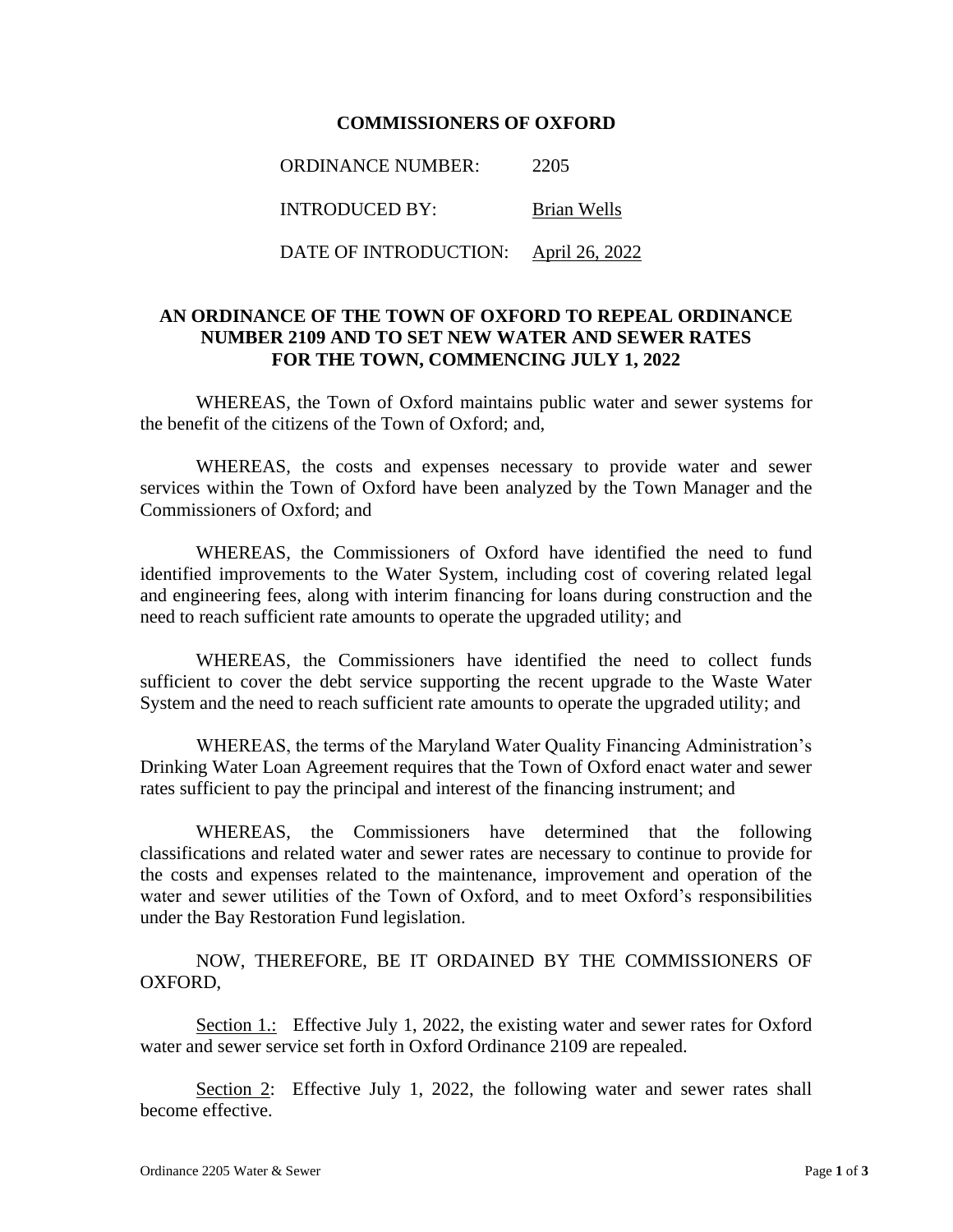## Water/Sewer Rates – Per Quarter

| <b>Residential Fixed Water</b>                       | 30.00             | 31.00  |
|------------------------------------------------------|-------------------|--------|
| <b>Residential Fixed Sewer</b>                       | 53.00             | 55.00  |
| First 9000 Gallons Water Usage                       | 79.00             | 81.00  |
| First 9000 Gallons Sewer Usage                       | 123.00            | 127.00 |
| Each 1000 Gallons over 9000 Water                    | 4.15              | 4.30   |
| Each 1000 Gallons over 9000 Sewer                    | 7.75              | 8.00   |
| Bay Restoration Fee Per EDU                          | 15.00             | 15.00  |
| Vacant Lot - Per Quarter                             |                   |        |
| <b>Fixed Water</b>                                   | 23.00             | 24.00  |
| <b>Fixed Sewer</b>                                   | 32.00             | 33.00  |
| <u> Residential Water Only Account – Per Quarter</u> |                   |        |
| <b>Fixed Water</b>                                   | 30.00             | 31.00  |
| First 9000 Gallons                                   | 98.00             | 101.00 |
| Per 1000 Gallons over 9000                           | 4.15              | 4.30   |
| Commercial Water and Sewer – Per Quarter             |                   |        |
| <b>Fixed Water</b>                                   | <u>39.00 </u>     | 40.25  |
| <b>Fixed Sewer</b>                                   | 69.00             | 71.25  |
| First 9000 Gallons Water                             | 79.00             | 81.00  |
| First 9000 Gallons Sewer                             | 123.00            | 127.00 |
| Each 1000 Gallons over 9000 Water                    | 4.15              | 4.30   |
| Each 1000 Gallons over 9000 Sewer                    | 7.75              | 8.00   |
| Bay Restoration Fee Per EDU                          | 15.00             | 15.00  |
| <u>Commercial Water Only – Per Quarter</u>           |                   |        |
| <b>Fixed Water</b>                                   | 39.00             | 40.25  |
| First 9000 Gallons                                   | 98.00             | 101.00 |
| Per 1000 Gallons over 9000                           | 4.15              | 4.15   |
| Commercial Sewer Only – Per Quarter                  |                   |        |
| <b>Fixed Sewer</b>                                   | 69.00             | 71.00  |
| First 9000 Gallons                                   | <del>123.00</del> | 127.00 |
| Per 1000 Gallons over 9000                           | 7.75              | 8.00   |
| Bay Restoration Fee Per EDU                          | 15.00             | 15.00  |
|                                                      |                   |        |

Note: The first 9000 gallon charge is a service availability charge which applies even if there is a "0" usage.